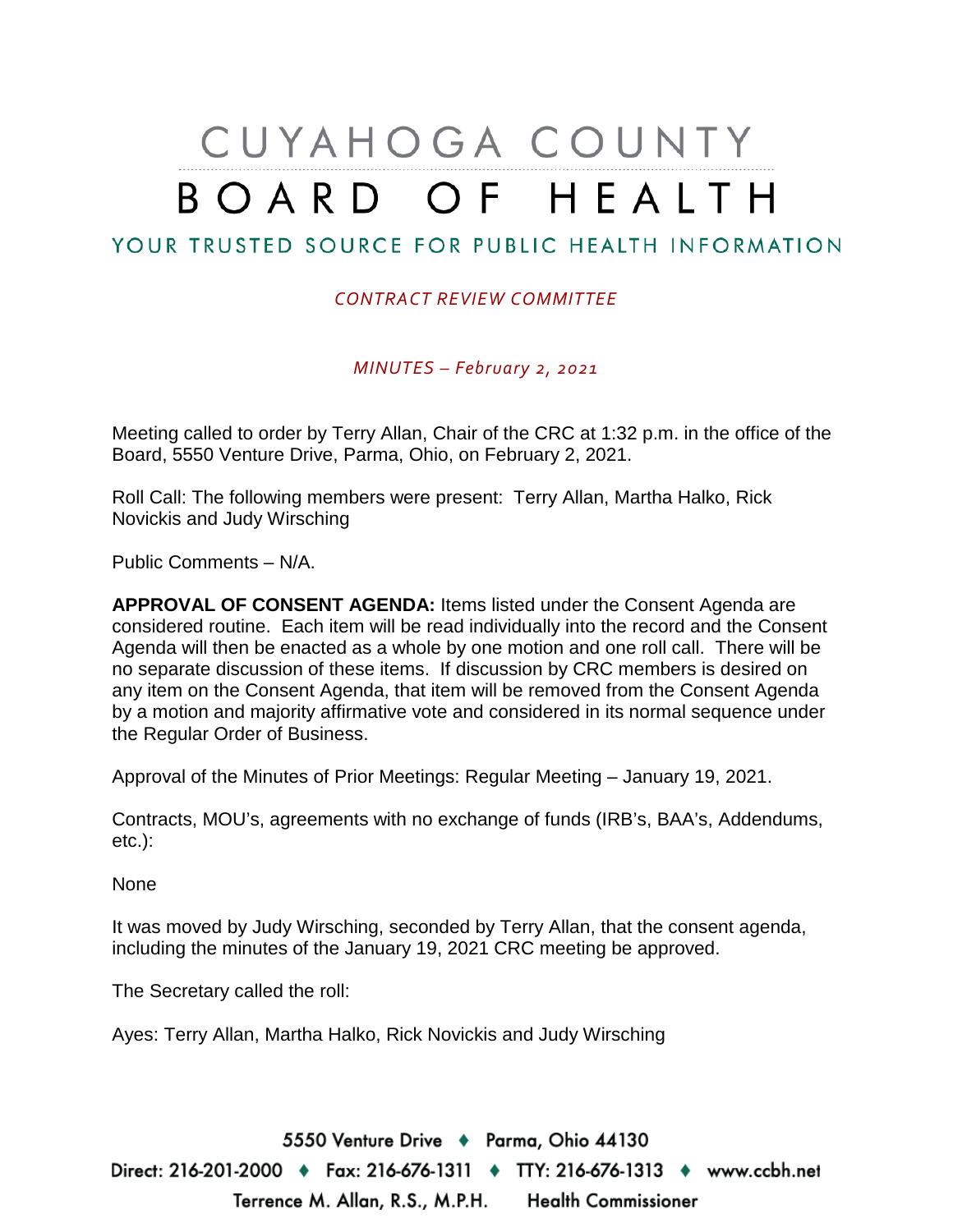## **CONTRACTS AND AWARDS:**

Tabled Items

CRC item 2021-8 to contract with Philip Bartosh to serve as the Cuyahoga County Apiary inspector from March 1, 2021 through February 28, 2023 in an amount not to exceed \$7,000.00 was tabled for additional review of contract terms.

New Items For Review

Bid/Quote Openings ≥ \$25,000.00

None

Bid/Quote Openings < \$25,000.00

None

Expenditures: Contracts up to \$25,000.00

It was moved by Judy Wirsching, seconded by Rick Novickis that the contract (CRC 2021-9) with Medina County Combined General Health District under the 2021 HIV/STI Prevention grant from January 1, 2021 through December 31, 2021 in an amount not to exceed \$20,000.00 be approved.

Presented by: Melissa Rodrigo

Purpose: Will function as a Counseling, Testing and Referral (CTR) site and responsible for risk assessment and targeted testing for HIV/STIs, for increasing prevention and awareness and for increasing access and linkage care.

Funding Source: 100% reimbursable through FY2021 HIV/STI Prevention grant.

The Secretary called the roll:

Ayes: Terry Allan, Martha Halko, Rick Novickis and Judy Wirsching

Revenue Generating Agreements up to \$25,000.00

**None** 

Contract Rescissions

None

Other Business.

5550 Venture Drive + Parma, Ohio 44130

Direct: 216-201-2000 • Fax: 216-676-1311 • TTY: 216-676-1313 • www.ccbh.net

Terrence M. Allan, R.S., M.P.H. **Health Commissioner**